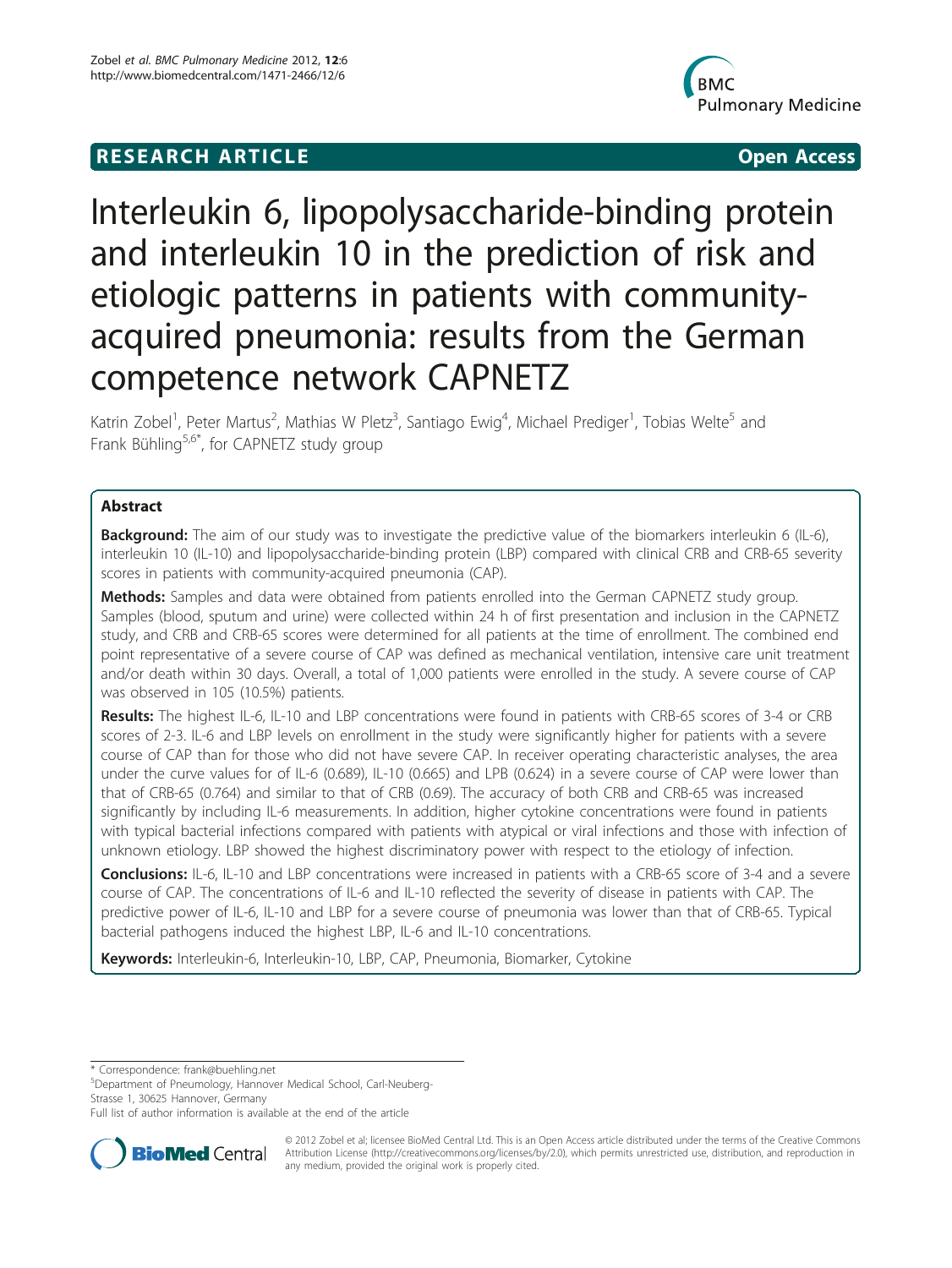# Background

Community-acquired pneumonia (CAP) is the most common potentially fatal infectious disease in industrialized countries [[1](#page-8-0),[2\]](#page-8-0). In order to classify pneumonia severity and to guide treatment decisions, several prognostic scores for CAP have been developed. The CURB-65 and CRB-65 scores are currently the preferred scores in Europe because of their simplicity and applicability. The CRB score has been shown to be less useful for the estimation of the risk of death within 30 days [[3,4\]](#page-8-0).

A variety of pro- and anti-inflammatory cytokines are involved in the regulation of the inflammatory response to pulmonary infections; measurements of these cytokines have been used to improve diagnosis and assess severity, and thus predict the prognosis of CAP. The concentrations of interleukin 6 (IL-6) [[5\]](#page-8-0) and interleukin 10 (IL-10) [[6\]](#page-8-0) reflect inflammatory and anti-inflammatory reactions, respectively. The concentration of lipopolysaccharide-binding protein (LBP) is increased during bacterial infections [\[7](#page-8-0)].

IL-6 is secreted by a variety of cells such as T-lymphocytes, macrophages, endothelial cells and epithelial cells. In inflammatory reactions the rise of IL-6 concentration precedes that of most of the other cytokines [\[5,7](#page-8-0)-[9\]](#page-8-0) and it has a plasma half-life of 20-60 min. IL-10 is an antiinflammatory cytokine that is produced primarily by monocytes and to a lesser extent by Th-2 lymphocytes. IL-10 inhibits the synthesis of pro-inflammatory cytokines and suppresses antigen presentation, and normal serum half-life is only a few hours [[6](#page-8-0)]. LBP is an acutephase protein that is increased 30-fold within 24-48 h of infection [\[7](#page-8-0)] and it forms complexes with bacterial lipopolysaccharides. These complexes bind to specific receptors on monocytes and macrophages and boost inflammation. The serum half-life of LBP is 2-4 h.

The aim of our study was to investigate the predictive value of IL-6, IL-10 and LBP compared with the CRB-65 score with respect to the clinical course of CAP and the microbial etiology.

# Methods

# Study population

CAPNETZ is a German competence network for the study of CAP. It collects data and samples (blood, urine and sputum) from patients with proven CAP (hospitalized patients and outpatients). The network consists of local clinical centers throughout Germany [\[1](#page-8-0)].

Samples and patient data were obtained from CAP-NETZ study group. All cases of CAP were reported, via a network of sentinel practices and hospitals, to the study monitor of the corresponding local clinical center.

The recruitment period for the present study was January 2001 to December 2006. A total of 3,220 subjects were selected from the database. The population included 105 subjects with a severe course of CAP, which was defined as mechanical ventilation, intensive care unit (ICU) treatment and/or death within 30 days of involvement. These 105 subjects, and a random sample of 895 controls stratified for CRB-65 score, were included in the study. The control group was defined using the algorithm described as follows. First, the total number of evaluable cases was determined,  $n = 105$ . The total size of the study population was chosen in order to get 1,000 probes for analysis. Thus with 105 cases, 895 controls had to be selected. For the selection of the control sample population, the number of subjects with CRB-65 0-3 was fixed to match the frequency distribution of CRB-65 in all controls. Then, the respective controls were selected from all controls in each CRB-65 stratum using the random number generator of SPSS software (SPSS, Chicago, Illinois, USA).

Samples (blood, sputum and urine) were taken within 24 h of first presentation and inclusion in the CAP-NETZ study.

The inclusion criteria were: age  $\geq 18$  years, a new pulmonary infiltrate diagnosed by chest radiograph, written informed consent prior to inclusion in the study, and at least one of the following clinical symptoms: cough with purulent sputum, fever or positive auscultation.

The exclusion criteria were: acquired or therapeutically induced immune deficiency, active tuberculosis, or hospitalization less than 4 weeks prior to infection.

The decision where (inpatient or outpatient) and how to treat the patient was made by the attending physician.

All patients were assessed at first presentation and during follow-up according to a standardized web-based data sheet. After 14, 28 and 180 days, all patients were contacted either in person or via telephone for a structured interview on outcome parameters (for example: resolution of symptoms, length of antimicrobial therapy or death) [[10](#page-8-0),[11](#page-8-0)].

The CAPNETZ project was approved by the local ethics committee. Written informed consent was obtained from each patient prior to his/her inclusion in the study.

# Determination of CRB and CRB-65 scores

For all patients the CRB and CRB-65 scores were determined on inclusion in the study [[10](#page-8-0)]. The CRB score consists of three variables: confusion, respiratory rate  $\geq$ 30/min, and systolic blood pressure < 90 mmHg or diastolic blood pressure ≤60 mmHg. The CRB-65 score adds age  $\geq 65$  years to the CRB score, and one point is given for each parameter present. CRB scores range from 0 to 3, and CRB-65 scores range from 0 to 4.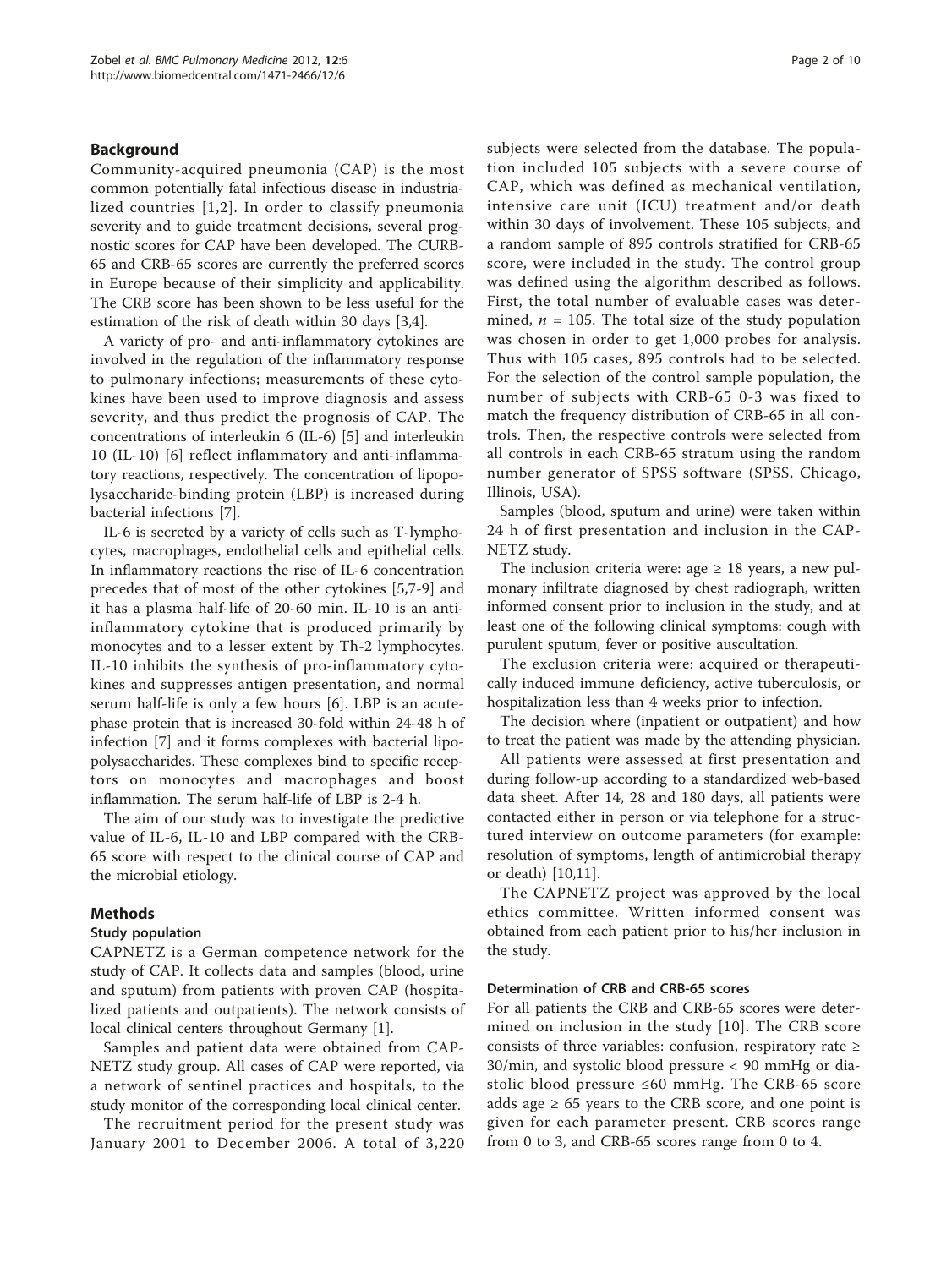# Measurement of IL-6, LBP and IL-10

All serum samples to be tested for IL-6, LBP and IL-10 were stored at -70°C. The cytokine concentrations were measured using a solid-phase, two-site chemiluminescence immunometric assay on Immulite 1000 (LBP and IL-10) or Immulite 2000 (IL-6; Siemens Healthcare, Eschborn, Germany) according to the manufacturer's instructions. The detection limits are 1.2 μg/ml, 0.99 pg/ ml and 2 pg/ml for LBP, IL-10 and IL-6, respectively.

# Microbiologic diagnosis

Potential pathogens were detected using microbiologic, serologic and molecular biological standard procedures, as described previously [\[11](#page-8-0),[12\]](#page-8-0). Streptococcus pneumoniae, Haemophilus influenzae, Klebsiella pneumoniae, Escherichia coli and other enterobacterial species, Pseudomonas aeruginosa, Moraxella catarrhalis and Stenotrophomonas maltophilia were regarded as definite causative pathogens when they were isolated from: (1) blood cultures or pleural fluid cultures, or (2) goodquality sputum containing < 25 polymorphonuclear cells and < 10 epithelial cells per high-power field (total magnification  $\times$  1,000), and there was predominant growth from culture of the sputum of  $> 10^6$  colony-forming units (CFU)/ml or  $> 10^4$  CFU/ml from bronchoalveolar lavage fluid. If one of these criteria was not met, the presence of any of the bacteria listed above was judged to be indeterminate. In addition, Chlamydia pneumo*niae* (IgM positive  $\geq$  1:32 and/or positive PCR), Legionella spp. (culture, positive urinary antigen and/or PCR), Mycoplasma pneumoniae (PCR), S. pneumoniae (urinary antigen), influenza A and B viruses, respiratory syncytial virus, adenovirus, enterovirus (all PCR) and Aspergillus spp. (only with concomitant lung abscess and/or histologic confirmation) were considered to be causative pathogens.

# **Statistics**

Statistical analyses were performed with SPSS software. Two-group comparisons of non-parametric data were calculated by using a t-test. For multigroup comparisons, one-way ANOVA with Bonferroni post-hoc analyses were used. No correction for multiple testing was applied with respect to the three cytokines (IL-6, IL-10 and LBP). The operating characteristics of IL-6, IL-10 and LBP were assessed by calculating sensitivity, specificity and predictive values.

We constructed receiver-operating characteristic (ROC) curves and determined the area under the curve (AUC). The combination of parameters was done using the linear predictor obtained from logistic regression analysis. Thus, no categorization was applied. The usefulness of the markers for improving the prediction by CRB-65 score was evaluated by calculation of continuous net reclassification improve-ment (NRI) as described by Pencina et al. [[13](#page-8-0),[14\]](#page-8-0). Thus, we looked at the rates of increased and decreased event probability for each subject without applying a categorization.

P values below 0.05 (two-sided) were considered to be statistically significant. A comparison of ROC curves was done by using the method of DeLong [[15](#page-8-0)], which takes into account the correlation of measurements and increases the power considerably, compared with the 'naïve' method, which uses raw standard errors.

Samples from patients who did not have a severe course of CAP were used for all controls, but the percentage of patients with a severe course of CAP was about threefold (10.5% versus 3.3%) more in the final study population as compared with that in the primary sample of 3,220 subjects. Thus, sensitivity and specificity of scores could be determined without further correction; however, predictive values had to be corrected using the formula of Bayes.

# Results

# Patients

# Epidemiology

Overall, a total of 1,000 patients with a mean age of 58.7 ± 18 years (range 18-95 years) were enrolled in the study. Of these, 565 patients were men and 435 were women. A total of 596 patients were hospitalized and 404 patients were treated as outpatients. One hundred and five patients (75 men, 30 women) were found to have a severe course of CAP, defined as mechanical ventilation, ICU treatment, and/or death within 30 days of involvement. Forty-seven of the 49 ICU patients needed mechanical ventilation and eight patients died within 30 days. Fifty-six patients who were not treated in the ICU died within 30 days.

# Distribution of CRB-65 scores

The numbers of patients with different CRB and CRB-65 risk scores are given in Table [1.](#page-3-0)

We identified 277 patients who had received antibiotic pretreatment within 28 days before enrollment in the study. The CRB-65 score was significantly lower in patients who had antibiotic pretreatment  $(0.64 \pm 0.717)$ compared with those who did not have pretreatment  $(0.81 \pm 0.782, P < 0.002).$ 

The concentrations of LBP and IL-10 were significantly lower in patients who had antibiotic pretreatment  $(18.78 \pm 13.3 \,\mu$ g/ml and  $4.35 \pm 5.69 \,\text{pg/ml}$ , respectively) compared with patients who did not  $(22.81 \pm 16.73 \text{ μg}/$ ml,  $P < 0.001$ , and  $6.98 \pm 18.73$  pg/ml,  $P < 0.022$ ). The difference in IL-6 concentration was close to significance in patients who had pretreatment  $(72.19 \pm 332.71)$ pg/ml) compared with those who had not had pretreatment (202.91  $\pm$  1, 102.57 pg/ml,  $P = 0.053$ ).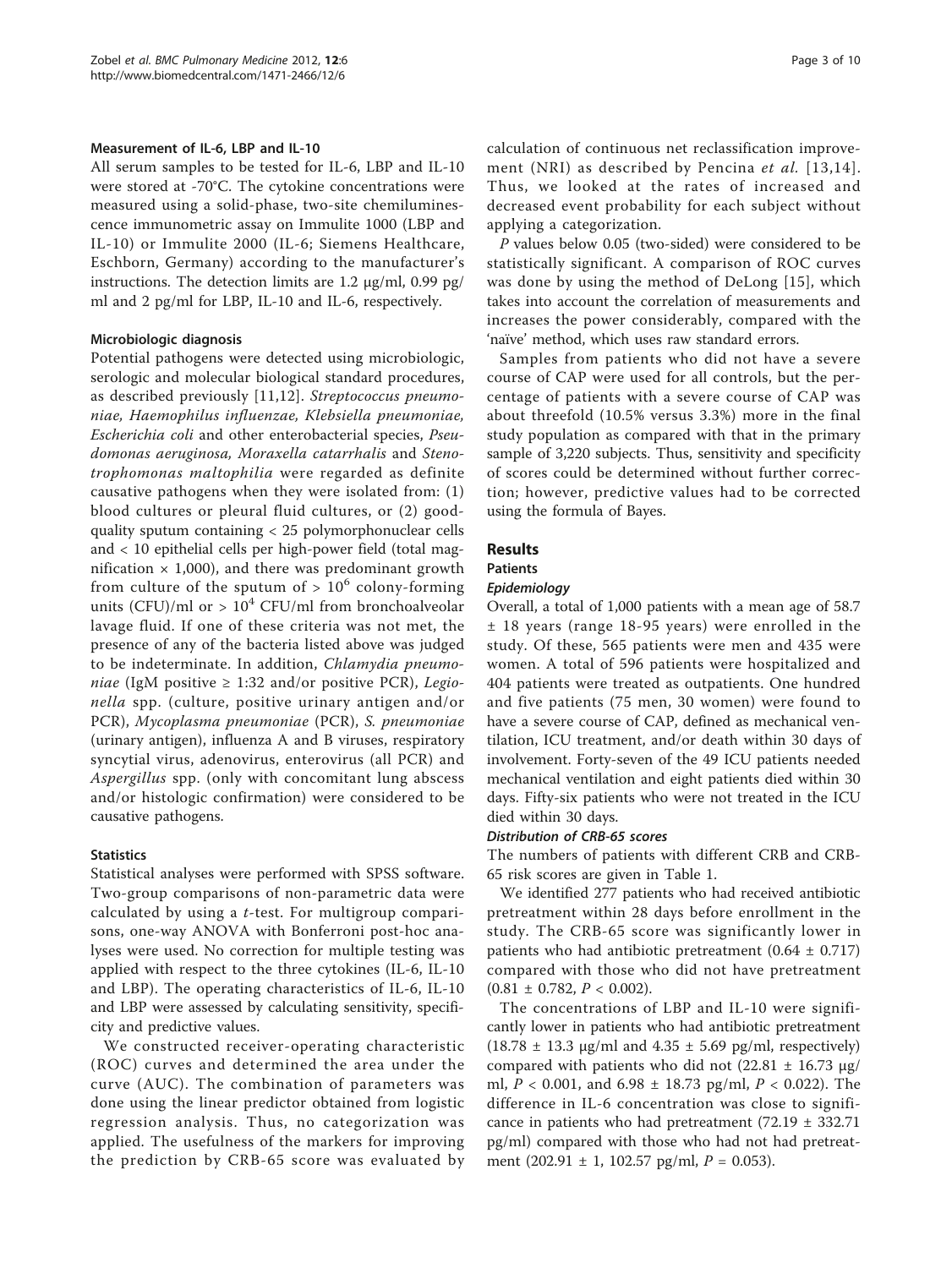<span id="page-3-0"></span>Table 1 Numbers of patients with defined risk scores for CRB and CRB-65, and the corresponding number of patients with a severe course of CAP defined as mechanical ventilation, intensive care unit (ICU) treatment and/or death within 30 days of involvement

| <b>Risk</b><br>score | <b>CRB</b>          |                           | <b>CRB-65</b> |                           |  |
|----------------------|---------------------|---------------------------|---------------|---------------------------|--|
|                      | <b>Total</b><br>no. | No. with severe<br>course | Total<br>no.  | No. with severe<br>course |  |
| $\Omega$             | 727                 | 41                        | 418           | 11                        |  |
|                      | 242                 | 50                        | 425           | 43                        |  |
| $\mathcal{P}$        | 28                  | 11                        | 135           | 39                        |  |
| $3 - 4$              | ζ                   | ζ                         | 22            | 12                        |  |

## Cytokines in severe pneumonia

Median concentrations of IL-6 and LBP on patient enrollment were significantly higher in patients with a severe course of CAP compared with patients who did not have a severe course of CAP (54.4 pg/ml versus 16.6 pg/ml, P < 0.001, and 24.3 μg/ml versus 17.4 μg/ml,  $P < 0.001$ , respectively; Figure [1A,B](#page-4-0)). The difference in IL-10 concentrations was close to significance  $(P = 0.053;$  Figure [1C\)](#page-4-0).

High CRB-65 and CRB (data not shown) scores were associated with a severe course of pneumonia. Figure [2](#page-5-0) shows that IL-6, IL-10 and LBP levels in patients with CRB-65 score 0 were significantly lower than those in patients with CRB-65 score 3-4 ( $P < 0.001$ ). The respective median values were: 9.92 pg/ml versus 127.5 pg/ml for IL-6, 1.9 pg/ml versus 9.5 pg/ml for IL-10, and  $16.45$ μg/ml versus 23.95 μg/ml for LBP. There was also a significant difference ( $P < 0.001$ ) between IL-6 and IL-10 concentrations in patients with CRB-65 score 1-2 and those with CRB-65 score 3-4 (median values: 25.1 pg/ml versus 127.5 pg/ml, and 3.2 pg/ml versus 9.5 pg/ml, respectively).

# Predictive potential of cytokines

ROC curves illustrate the accuracy of IL-6, LBP and IL-10 concentrations, and CRB-65 and CRB scores, in predicting a severe course of pneumonia (Figure [3A,B\)](#page-5-0). The best discriminatory power was shown by a combination of CRB-65 score and IL-6 concentration (AUC 0.800), and a combination of CRB score and IL-6 (AUC 0.765). The AUC for IL-6 was 0.689, which demonstrated moderate discriminatory power. The AUC values for LBP (0.624) and IL-10 (0.665) were lower. The combined use of IL-6, LBP and IL-10 (AUC 0.689) or IL-6/IL-10 ratio (AUC 0.63) did not significantly improve the accuracy to predict events, compared with IL-6, LBP or IL-10 alone. CRB-65 score alone had a higher discriminatory power, with an AUC of 0.764. The operating characteristics of the CRB score were similar to those of the cytokines (AUC 0.701).

In addition, the accuracy of cytokine concentrations in predicting death within 30 days and mechanical ventilation were analyzed separately with a lower statistical power because of the lower number of events. The best discriminatory power for death within 30 days was shown with IL-6 (AUC 0.646; 95% CI 0.579 to 0.714; P < 0.0001). CRB-65 score alone had a lower discriminatory power, with an AUC of 0.626 (95% CI 0.548 to 0.705;  $P < 0.001$ ). The AUC values for IL-10 (0.574) and LBP (0.567) were not significantly different from 0.50. IL-10 had a better discriminatory power for mechanical ventilation (AUC 0.710; 95% CI 0.598 to 0.813; P < 0.0001) compared with IL-6 (AUC 0.644; 95% CI 0.503 to 0.784;  $P < 0.0001$ ). CRB-65 score alone had a higher discriminatory power for this mechanical ventilation, with an AUC of 0.777 (95% CI 0.669 to 0.884; P < 0.001). The AUC for LBP (0.612) was not significant.

Based on the finding that a combination of IL-6 concentration and CRB-65 score had the best discriminatory power, we calculated whether the addition of IL-6 concentration to CRB-65 score improved the classification of individual patients by calculating the NRI. Using IL-6 in addition to CRB-65, we obtained an NRI of 0.21 (CI 0.02 to 0.40) for patients who reached the combined end point representative of a severe course of CAP and an NRI of 0.15 (CI 0.09 to 0.21) for the control group. The NRI for the complete population (a combination of the NRI of the controls and the patients with the combined end point) was increased significantly (0.36, CI 0.16 to 0.56). The addition of IL-6 led to an up classification of 60.6% of patients with a severe course of CAP and a down classification of 57.4% of control patients (Table [2\)](#page-6-0) and thus improved the categorization.

The optimal cut-off concentrations that showed the highest prognostic accuracy (highest sensitivity and specificity) for IL-6, LBP and IL-10 in predicting a severe course of pneumonia were calculated using data from the ROC analyses. These data and the corresponding positive and negative predictive values are given in Table [3.](#page-6-0)

# Microbiologic findings

The causative pathogen was identified in 321 (32.1%) of the patients. There was no significant difference ( $P =$ 0.537) in the rate of identification of causative pathogens in patients with antibiotic pretreatment (33.6%) compared with those without pretreatment (31.5%). The number of patients with known etiology was higher in severe courses of pneumonia (42.9% versus 30.8%,  $P =$ 0.013).

As shown in Tables [4](#page-6-0) and [5](#page-6-0), we identified 98 patients with typical bacterial infections, 155 patients with atypical bacterial infections, 23 patients with viral infections, and 45 patients with mixed infections. Mixed infections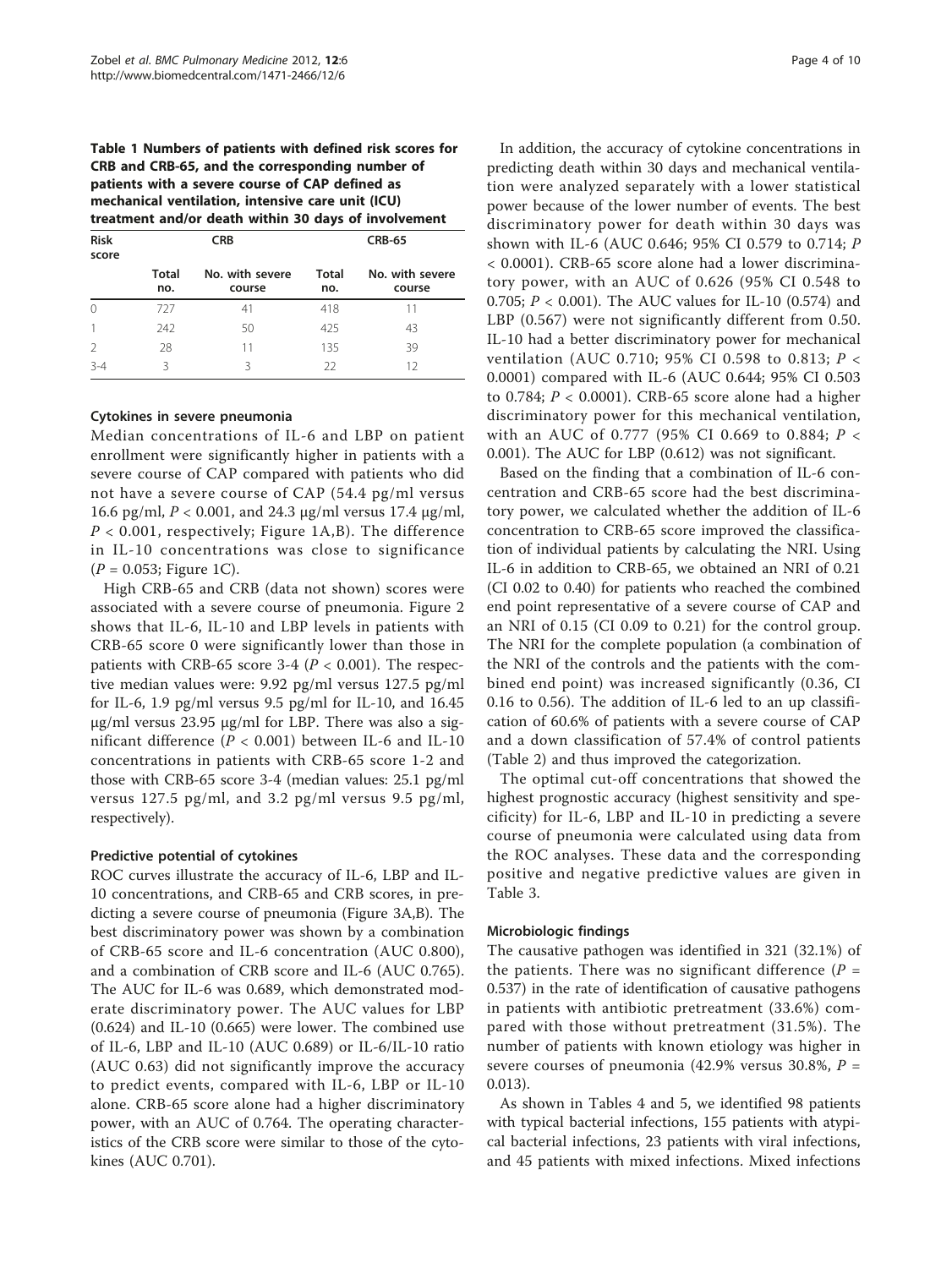<span id="page-4-0"></span>

community-acquired pneumonia.

included combinations of two typical bacteria (seven patients), two atypical bacteria (five patients), typical and atypical bacteria (19 patients), typical bacteria and virus (10 patients), and atypical bacteria and viruses (four patients).

# Cytokine concentrations in patients with different infections

The highest cytokine concentrations were found in patients who were infected with typical bacteria such as S. pneumoniae. In Figure [4](#page-7-0) the cytokine concentrations in patients with typical, atypical, viral and mixed infections are compared with those in patients infected with unknown pathogens.

We found significant differences in IL-6, IL-10 and LBP concentrations between patients with unknown pathogens and those with typical bacterial infections. The median values for IL-6 were 16.9 pg/ml versus 29.4 pg/ml ( $P = 0.042$ ). The respective values for IL-10 were 2.4 pg/ml versus 4.2 pg/ml ( $P = 0.033$ ), and for LBP they were 16.9 μg/ml versus 23.25 μg/ml ( $P < 0.001$ ). In addition, significant differences in the LBP concentrations were found in patients with typical (23.25 μg/ml) and atypical bacterial infections (18.7  $\mu$ g/ml,  $P < 0.012$ ). We found 33 patients with Gram-negative and 65 patients with Gram-positive typical bacterial infections. Median LBP levels in patients with pneumonia caused by Gram-negative organisms were significantly lower  $(18.10 \pm 11.76 \text{ µg/ml})$  compared with patients with pneumonia caused by Gram-positive bacteria (28.40 ± 25.38  $\mu$ g/ml;  $P < 0.001$ ). The IL-6 and IL-10 concentrations were similar in both patient groups.

# **Discussion**

This study demonstrated: (1) IL-6 and IL-10 concentrations at the time of patient admission reflected, similar to the CRB score, the severity of disease rather than prognosis, which is influenced not only by severity but also by age and co-morbidities of the patients; therefore, high IL-6 and/or IL-10 concentrations were found in patients with high CRB or CRB-65 scores; (2) the biomarkers used were inferior to CRB-65 score, but similar to the CRB score, for predicting a severe course of CAP; (3) the accuracy of both CRB and CRB-65 for predicting a severe course of pneumonia could be increased significantly by including the IL-6 measurements in a statistical model; (4) LBP had some predictive potential in etiology, but individual predictions could not be made.

Current CAP guidelines recommend that patients at increased risk of death should be hospitalized, and that ICU admission should be considered for patients with the highest risk. To date, several different pneumonia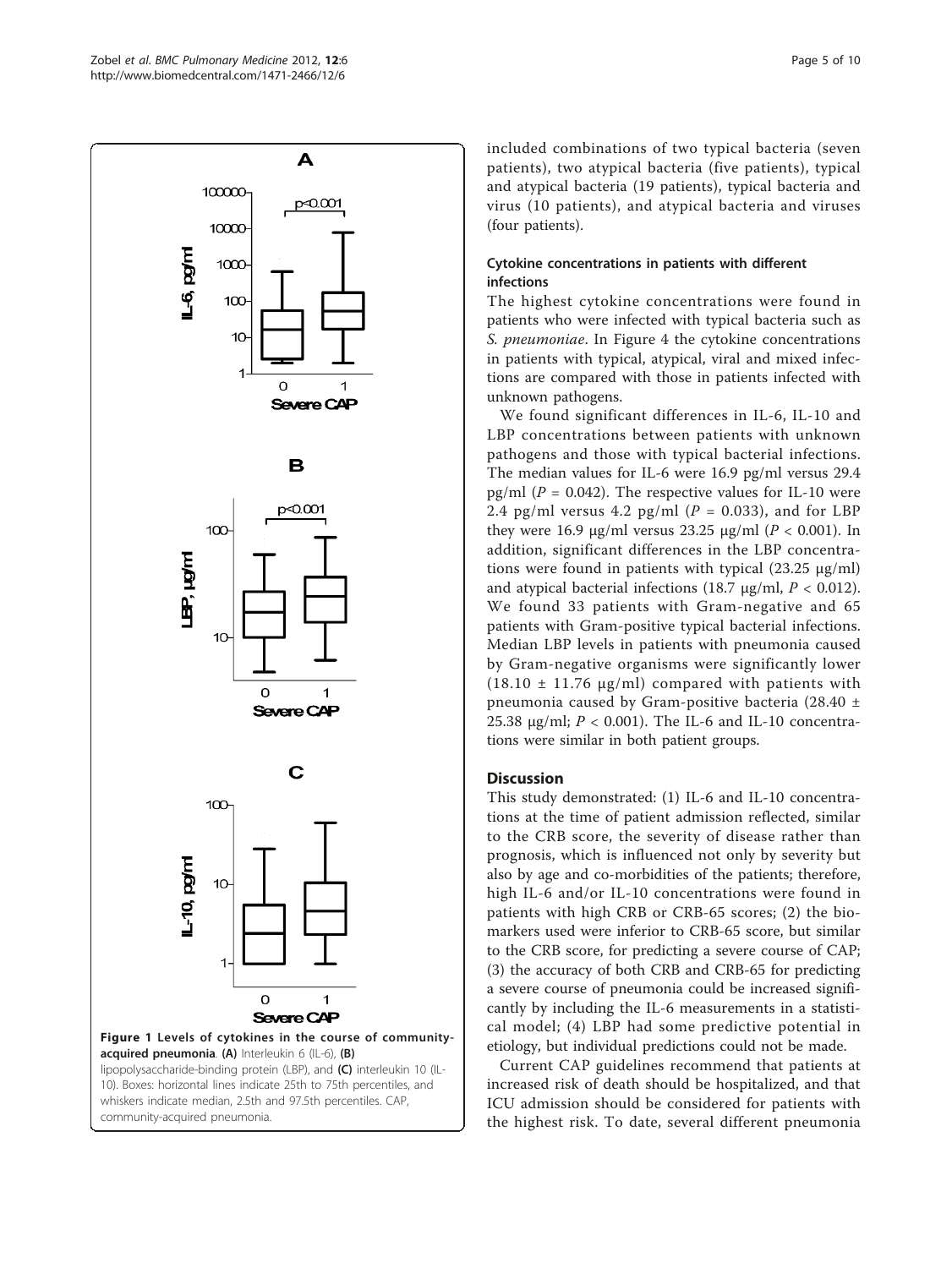<span id="page-5-0"></span>

severity indexes, such as the pneumonia severity index, CURB, CURB-65, CRB and CRB-65, have been evaluated [[16-18](#page-8-0)]. In addition, new biomarkers such as procalcitonin (PCT), proatrial natriuretic peptide (pro-ANP, copeptin), proatrial vasopressin (proAVP), proadrenomedullin (proADM) and proendothelin-1 (proET1) have been found to have similar, additive or superior predictive values for the risk assessment of CAP [\[19](#page-8-0)[,20\]](#page-9-0).

IL-6 and IL-10 play an important role in regulation of inflammatory reactions. Various studies have shown increased concentrations of these cytokines during pneumonia [[21-24](#page-9-0)]. Elevated IL-6 and IL-10 levels have been directly associated with higher mortality, ICU admission and mechanical ventilation [\[25,26](#page-9-0)].

Increased LBP concentrations have been found in patients with severe sepsis caused by Gram-negative or Gram-positive bacterial infections or fungal infections [[25,26\]](#page-9-0). Data concerning LBP concentration in CAP are scarce [\[27,28\]](#page-9-0).

In contrast to most of the studies that have been published so far, we investigated the concentrations of IL-6, IL-10 and LBP in comparison with clinical and

microbiologic findings in a large and carefully characterized study population, which included a large number of patients with a severe course of CAP; this was defined as mechanical ventilation, ICU treatment and/or death within 30 days of involvement.

In patients with a severe course of pneumonia, we found significantly increased IL-6 and LBP concentrations. In contrast to previous studies, which found new biomarkers such as PCT, pro-ANP, proAVP, proET1 and proADM to be good predictors of the course and the outcome of CAP, and which were similar or superior to CRB-65 score, we found a lower predictive potential for IL-6, IL-10 and LBP. As published recently, the predictive value of CRP was also lower than that of the CRB-65 score [\[10\]](#page-8-0). We were able to confirm these findings by calculating an AUC of 0.663 for differentiation of the combined end point and CRP (data not shown). The combination of CRB-65 score and IL-6 concentration increased the predictive value. This finding may be of limited value for the risk stratification of individual patients as there was a significant overlap in the distribution of IL-6 concentration in different patient groups



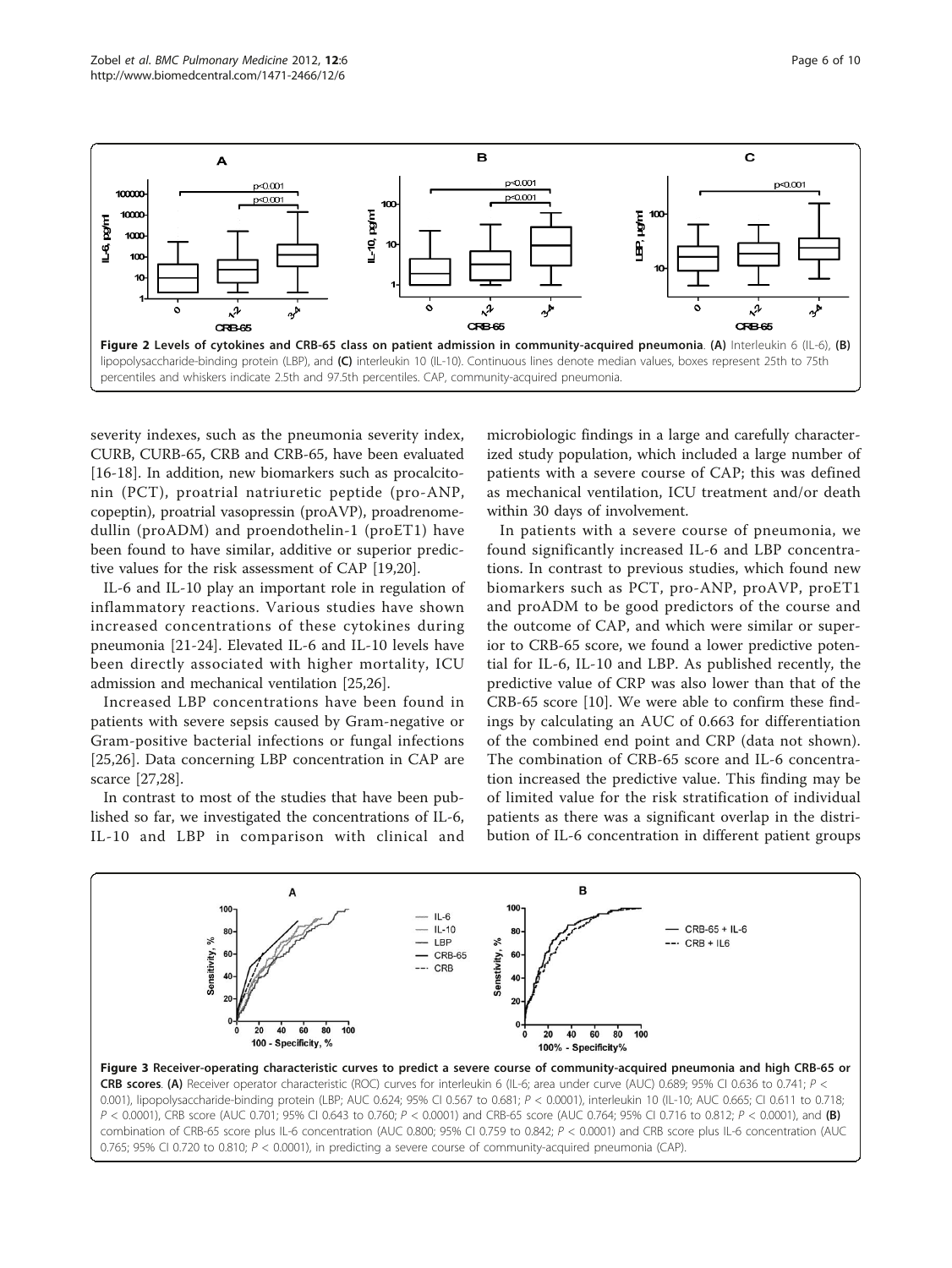<span id="page-6-0"></span>Table 2 Reclassification of patients based on the IL-6 concentration

| <b>Patients</b>      | Classification |             |  |  |
|----------------------|----------------|-------------|--|--|
|                      | Down           | Up          |  |  |
| Control              | 514 (57.4%)    | 381 (42.6%) |  |  |
| Severe course of CAP | 41 (39.4%)     | 63 (60,6%)  |  |  |

[[29\]](#page-9-0). Therefore, to test the value of IL-6 for the improving risk prediction we calculated the NRI for IL-6 in combination with CRB-65 score and compared it with CRB-65 score alone and found a significant net gain in reclassification by including IL-6.

On the other hand, we found a strong association between the IL-6 and IL-10 concentrations and high CRB scores (class 2-3). The operational characteristics of IL-6, IL-10 and CRB with respect to a severe course of CAP were similar to each other.

There are several factors that may reduce the prognostic potential of these parameters. First, the induction of IL-6 secretion precedes that of most other proinflammatory cytokines and is strongly controlled by anti-inflammatory cytokines such as IL-10. Second, all cytokines investigated in our study have a short plasma half-life of a few hours. Previous studies have shown that the mean levels of IL-6 and IL-10 decrease rapidly after clinical presentation in response to therapeutic interventions [[30](#page-9-0)-[32\]](#page-9-0). Thus, IL-6 and IL-10 are cytokines that characterize the acute clinical condition of patients. Therefore, and with respect to the high negative predictive values of 0.984, 0.981 and 0.978 for IL-6, IL-10 and LBP, respectively, normal cytokine concentrations might be used to identify patients who can be treated as outpatients.

Similar to our results, previous studies have shown that the CRB score fails to predict many severe courses of CAP. Consequently, it has been suggested that age  $\geq$ 65 years should be included to identify patients at high risk because of potential comorbidities [[25](#page-9-0),[26\]](#page-9-0); the resulting CRB-65 score has been shown to useful in characterizing the acute clinical condition and the risk of a severe course of CAP.

# Table 3 Optimal cut-off values for cytokines, with sensitivity, specificity and positive and negative predictive values

|                | Cut-off value Sensitivity |      | Specificity | <b>PPV</b>  | <b>NPV</b> |
|----------------|---------------------------|------|-------------|-------------|------------|
| Interleukin-6  | $27.2$ pg/ml              | 70.5 | 604         | 0.057       | 0.984      |
| Interleukin-10 | $3.15$ pg/ml              | 67.3 | 581         | 0.051 0.981 |            |
| I BP           | $22.45 \mu q/ml$          | 55.2 | 66 6        | 0.053       | 0.978      |

Positive predictive values (PPV) and negative predictive values (NPV) were obtained using Bayes' formula, with a prevalence of 0.0326. LBP, lipopolysaccharide-binding protein.

| Table 4 Microbiologic findings for all patients |  |  |
|-------------------------------------------------|--|--|
|                                                 |  |  |

| Microbial etiology           | Number of patients |                    |                |  |
|------------------------------|--------------------|--------------------|----------------|--|
|                              | <b>Inpatients</b>  | <b>Outpatients</b> | Total          |  |
| Typical bacteria             | 65                 | 33                 | 98             |  |
| Streptococcus pneumonia      | 39                 | 17                 | 56             |  |
| Haemophilus influenzae       | 5                  | 8                  | 13             |  |
| Escherichia coli             | 3                  | 1                  | 4              |  |
| Staphylococcus aureus        | 5                  | 3                  | 8              |  |
| Moraxella catarrhalis        | 1                  | 1                  | $\overline{2}$ |  |
| Enterobacter spp.            | $\overline{2}$     | 1                  | 3              |  |
| Pseudomonas aeruginosa       | 6                  | 0                  | 6              |  |
| Citrobacter spp.             | 0                  | 1                  | 1              |  |
| Klebsiella pneumoniae        | 1                  | 0                  | 1              |  |
| Streptococcus pyogenes       | 1                  | 0                  | 1              |  |
| Prevotella spp.              | 1                  | $\Omega$           | 1              |  |
| Acinetobacter spp.           | 0                  | 1                  | 1              |  |
| Hafnia alvei                 | 1                  | 0                  | 1              |  |
| Atypical pathogens           | 87                 | 68                 | 155            |  |
| Mycoplasma pneumoniae        | 59                 | 60                 | 119            |  |
| Legionella spp.              | 28                 | 8                  | 36             |  |
| Viruses                      | 9                  | 14                 | 23             |  |
| Adenovirus                   | 1                  | 1                  | $\mathfrak{D}$ |  |
| Influenza A                  | 5                  | 7                  | 12             |  |
| Influenza B                  | 1                  | $\overline{2}$     | 3              |  |
| Respiratory syncyntial virus | 1                  | 3                  | $\overline{4}$ |  |
| <b>Enterovirus</b>           | 1                  | 1                  | $\mathfrak{D}$ |  |
| Mixed organisms              | 30                 | 15                 | 45             |  |
| Unknown organism(s)          | 405                | 274                | 679            |  |

# Table 5 Microbiologic findings for patients with severe pneumonia

| Microbial etiology      | Number of patients |                    |       |
|-------------------------|--------------------|--------------------|-------|
|                         | <b>Inpatients</b>  | <b>Outpatients</b> | Total |
| Typical bacteria        | 18                 |                    | 19    |
| Streptococcus pneumonia | 8                  |                    | 8     |
| Haemophilus influenza   | 3                  |                    | 4     |
| Escherichia coli        |                    | Ω                  |       |
| Staphylococcus aureus   | 2                  |                    | V     |
| Enterobacter spp.       |                    | $\left( \right)$   |       |
| Pseudomonas aeruginosa  | 2                  | Ω                  | V     |
| Streptococcus pyogenes  |                    | Ω                  |       |
| Atypical pathogens      | 19                 | 2                  | 21    |
| Mycoplasma pneumonia    | 10                 | 2                  | 12    |
| Legionella spp.         | 9                  | Ω                  | 9     |
| Viruses                 |                    | $\left( \right)$   |       |
| Influenza A             |                    | Λ                  |       |
| Mixed organisms         | 4                  | Ω                  | 4     |
| Unknown organism(s)     | 60                 |                    | 60    |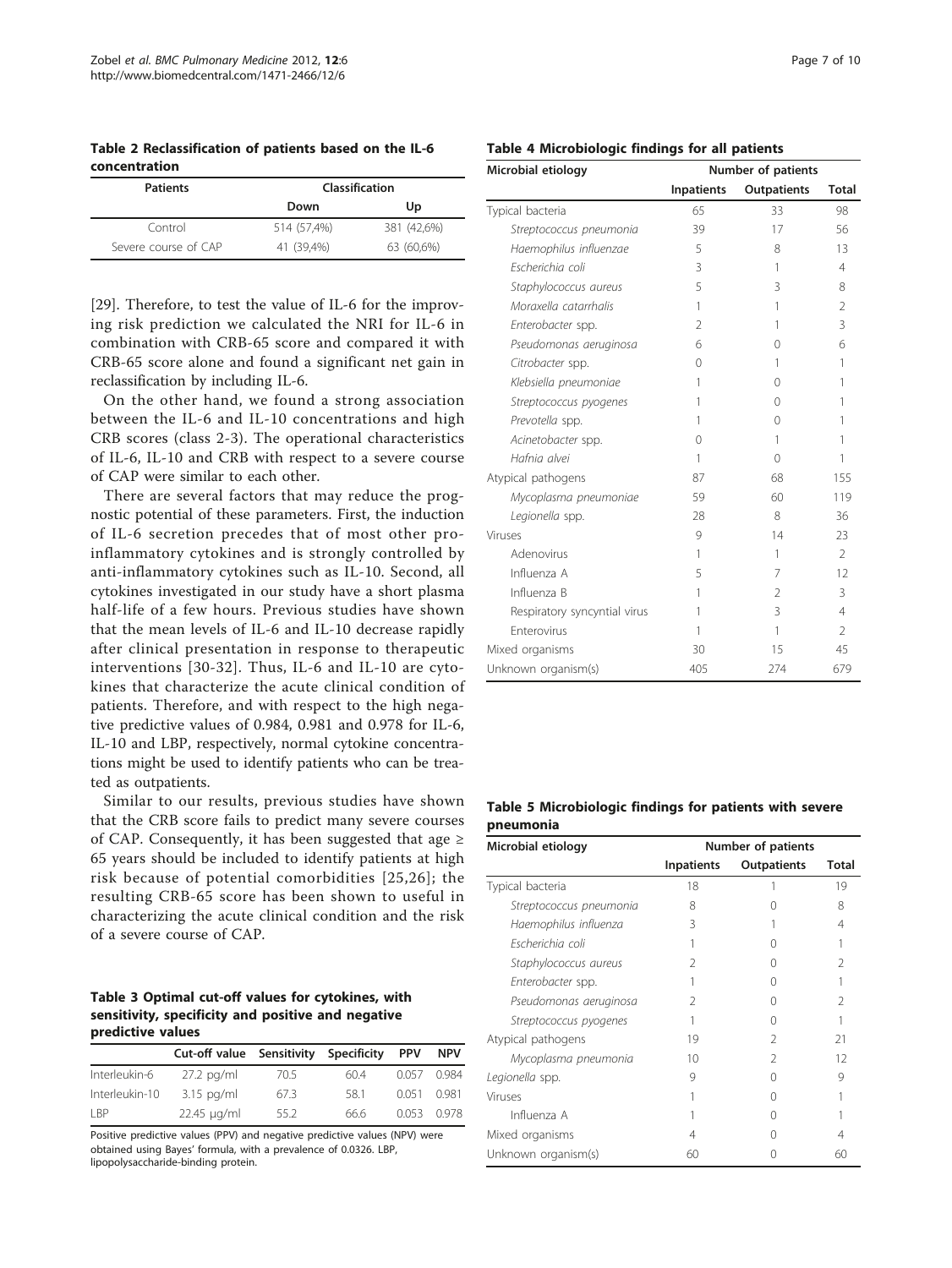<span id="page-7-0"></span>

bacteria, viruses or mixed organisms, or unknown etiology. The scatter plots represent all data. Median values with interquartile ranges are shown.

Cardiovascular markers such as copeptin (proAVP), proET1 or MR-proANP, or adrenomedullin (MRproADM) which has multiple effects, reflect at least in part non-pulmonary comorbidities [[19,](#page-8-0)[20](#page-9-0)]. These biomarkers have the highest predictive value for death within 30 or 180 days. Inflammatory biomarkers such as PCT, which has a delayed concentration kinetic, have an intermediate predictive value that is comparable with the clinical CRB-65 score. We have shown that inflammatory markers that are rapidly regulated have a low predictive value that is comparable with that of the CRB score. Further studies should answer the questions: (1) does a combination these biomarkers with a cardiovascular marker further improve the prediction of the course of CAP, and (2) can these biomarkers be used to monitor disease progression? The latter question is not addressed within the CAPNETZ study because the timing of the biomarker measurements is not standardized, except that the blood samples were collected within 24 h after presentation at the study center. Under these conditions biomarkers that have short peak concentrations at defined disease states may have lower prognostic values compared with those with long-lasting elevated concentrations.

In CAP, the determination of the etiology of the microbial pathogen is essential to target therapeutic decisions. In our study population the etiology remained unknown in 67.9% of the patients; this is comparable with previous findings [[11](#page-8-0)]. It has been suggested that diagnostic sensitivity is reduced by antibiotic pretreatment prior to hospital admission. For example, typical pathogens such as S. pneumoniae are easily missed after a single dose of antimicrobial treatment [[11,](#page-8-0)[33\]](#page-9-0). In our study we found no association between antibiotic pretreatment and identification of etiologic microbial pathogen. The identification rate was higher patients with a severe course of pneumonia.

The highest concentrations of LBP, IL-6 and IL-10 were found in patients infected with typical bacteria. In previous studies, elevated IL-6 concentrations were found in patients infected with S. pneumoniae [\[24,34](#page-9-0)]. The concentration of the anti-inflammatory IL-10 was increased in parallel to the increase in pro-inflammatory IL-6, and this reflects the amplification of antimicrobial as well as host-protective processes in CAP [[35](#page-9-0),[36](#page-9-0)].

In our study, the LBP concentration was the best parameter to differentiate between typical and atypical or viral pathogens, and we found significantly higher LBP concentrations in patients with typical bacterial infections. In addition, in our study population, we found significantly higher LBP concentrations in patients with atypical infections compared with patients infected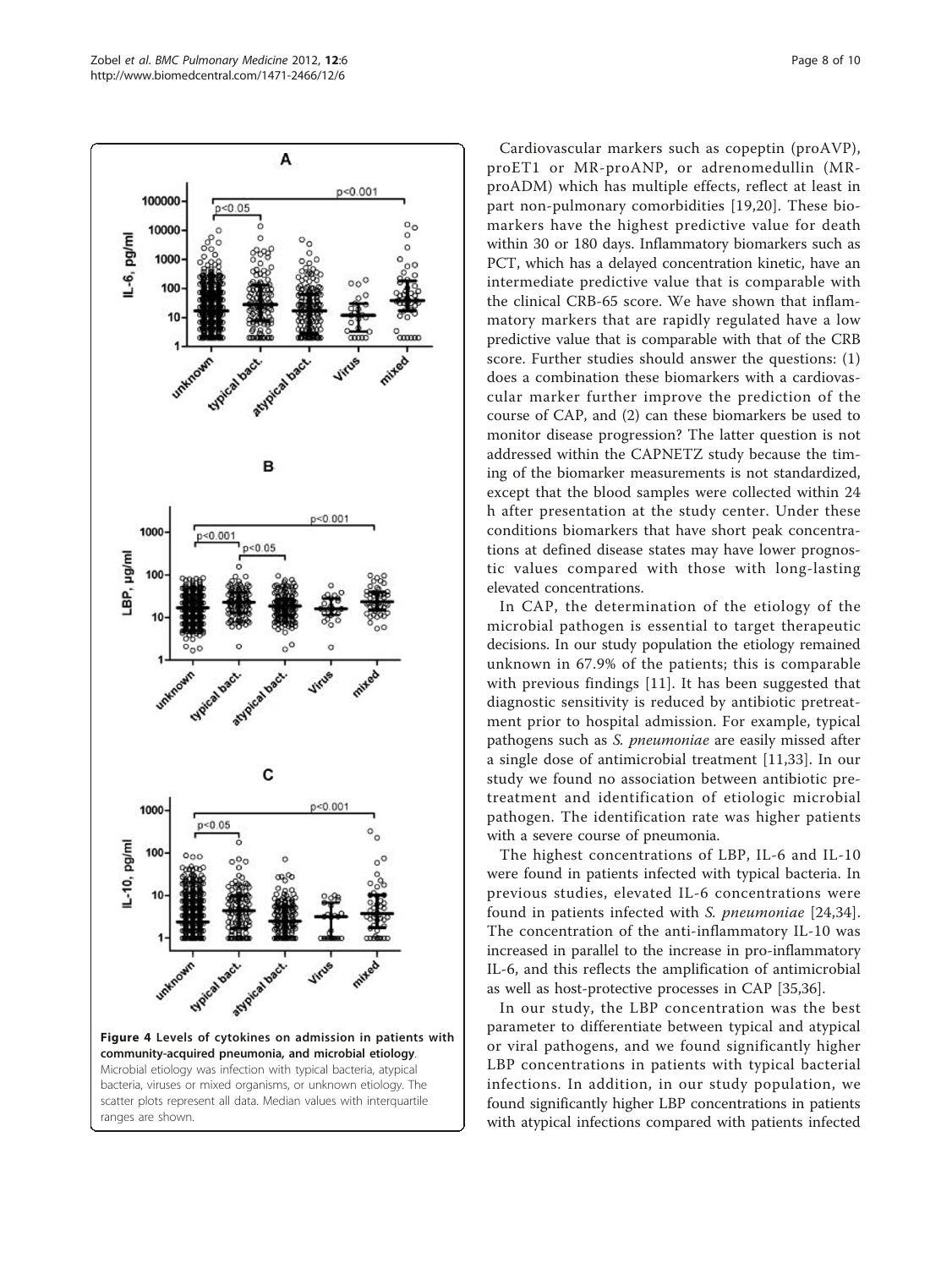<span id="page-8-0"></span>with an unknown pathogen. Masia et al. found LBP concentrations to be similar in patients infected with unknown pathogens, compared with those with viral and atypical infections [[37\]](#page-9-0). Within the group of typical bacterial infections, we found higher LBP concentrations in patients infected with Gram-positive bacteria. This supports the previous finding that LBP is a non-specific marker of bacterial infection [\[25,26\]](#page-9-0).

# Conclusions

In conclusion, we have shown that IL-6, LBP and IL-10 are biomarkers that are significantly increased in severe CAP. Increased IL-6 and IL-10 concentrations reflect an acute inflammation at time of admission and are associated with high CRB and CRB-65 scores. The predictive value for a severe course of CAP, defined by death, admission to ICU or mechanical ventilation, was lower than that of the CRB-65 score. However, the accuracy of both CRB and CRB-65 scores could be increased significantly by including the IL-6 measurements in the statistical model. IL-6 and IL-10 represent, with respect to CAP, a group of biomarkers that reflect the current clinical condition (that is, severity of disease) of patients; this is different from previously studied biomarkers, such as pro-ANP or proADM, which reflect cardiovascular comorbidities, and PCT, which might reflect persisting inflammatory reactions. LBP appeared to be the best parameter to predict a typical bacterial infection. Further studies should address the question of whether the predictive value can be improved by combined measurement of biomarkers from different groups, and whether these cytokines are useful biomarkers to monitor disease progression and response to therapeutic interventions.

## Abbreviations

AUC: Area under the curve; CAP: Community-acquired pneumonia; CFU: Colony-forming units; ICU: Intensive care unit; IL-6: Interleukin 6; IL-10: Interleukin 10; LBP: Lipopolysaccharide-binding protein; NRI: Net reclassification improvement; PCT: Procalcitonin; proADM: Proadrenomedullin; pro-ANP: Proatrial natriuretic peptide; proAVP: Proatrial vasopressin; proET1: Proendothelin-1; ROC: Receiver-operating characteristic.

#### Acknowledgements

The authors thank Ms. K. Schwietzer and Ms. M. Feicke for technical assistance, Siemens Healthcare Diagnostics for providing the immunoassay kits and Ann Shakespeare for editing the manuscript.

#### Author details

<sup>1</sup>Department of Pneumology, Carl-Thiem-Klinikum Cottbus, Thiemstrasse 111, 03048 Cottbus, Germany. <sup>2</sup>Department of Biometry and Clinical Epidemiologie, Charité, Chariteplatz 1, 10098 Berlin, Germany. <sup>3</sup>Division of Gastroenterology, Hepatology and Infectious Diseases, Jena University Hospital, Hospital Erlanger Allee 101, 07740 Jena, Germany. <sup>4</sup>Thoraxzentrum Ruhrgebiet, Respiratory and Infectious Diseases, Ev. Krankenhaus Herne und Augusta-Kranken-Anstalt, Bochum, Thoraxzentrum Ruhrgebiet, Hordeler Strasse 7-9, 44651 Herne, Germany. <sup>5</sup>Department of Pneumology, Hannover Medical School, Carl-Neuberg-Strasse 1, 30625 Hannover, Germany. 6 Department of Laboratory Medicine, Carl-Thiem-Klinikum Cottbus, Thiemstrasse 111, 03048 Cottbus, Germany.

### Authors' contributions

KZ and FB carried out the immunoassays, part of the statistical analyses and drafted the manuscript. PM performed part of the statistical analysis. TW and MP participated in its design and coordination. SE and MP participated in the design of the study and helped to draft the manuscript. All authors read and approved the final manuscript.

## Competing interests

The authors declare that they have no competing interests.

## Received: 12 July 2011 Accepted: 20 February 2012 Published: 20 February 2012

## References

- Welte T, Suttorp N, Marre R: [CAPNETZ-community-acquired pneumonia](http://www.ncbi.nlm.nih.gov/pubmed/15293080?dopt=Abstract) [competence network.](http://www.ncbi.nlm.nih.gov/pubmed/15293080?dopt=Abstract) Infection 2004, 32:234-238.
- 2. Almirall J, Bolibar I, Vidal J, Sauca G, Coll P, Niklasson B, Bartolome M, Balanzo X: [Epidemiology of community-acquired pneumonia in adults: a](http://www.ncbi.nlm.nih.gov/pubmed/10780770?dopt=Abstract) [population-based study.](http://www.ncbi.nlm.nih.gov/pubmed/10780770?dopt=Abstract) Eur Respir J 2000, 15:757-763.
- 3. Ewig S, Torres A, Woodhead M: [Assessment of pneumonia severity: a](http://www.ncbi.nlm.nih.gov/pubmed/16387928?dopt=Abstract) [European perspective.](http://www.ncbi.nlm.nih.gov/pubmed/16387928?dopt=Abstract) Eur Respir J 2006, 27:6-8.
- 4. Bauer TT, Ewig S, Marre R, Suttorp N, Welte T: [CRB-65 predicts death from](http://www.ncbi.nlm.nih.gov/pubmed/16789984?dopt=Abstract) [community-acquired pneumonia.](http://www.ncbi.nlm.nih.gov/pubmed/16789984?dopt=Abstract) J Intern Med 2006, 260:93-101.
- 5. Heinrich PC, Behrmann I, Haan S, Hermanns HM, Muller-Newen G, Schaper F: [Principles of interleukin \(IL\)-6-type cytokine signalling and its](http://www.ncbi.nlm.nih.gov/pubmed/12773095?dopt=Abstract) [regulation.](http://www.ncbi.nlm.nih.gov/pubmed/12773095?dopt=Abstract) Biochem J 2003, 374:1-20.
- 6. Grutz G: [New insights into the molecular mechanism of interleukin-10](http://www.ncbi.nlm.nih.gov/pubmed/15522916?dopt=Abstract) [mediated immunosuppression.](http://www.ncbi.nlm.nih.gov/pubmed/15522916?dopt=Abstract) J Leukoc Biol 2005, 77:3-15.
- 7. Schumann RR, Zweigner J: [A novel acute-phase marker:](http://www.ncbi.nlm.nih.gov/pubmed/10353471?dopt=Abstract) [lipopolysaccharide binding protein \(LBP\).](http://www.ncbi.nlm.nih.gov/pubmed/10353471?dopt=Abstract) Clin Chem Lab Med 1999, 37:271-274.
- 8. Jones SA: [Directing transition from innate to acquired immunity:](http://www.ncbi.nlm.nih.gov/pubmed/16148087?dopt=Abstract) [defining a role for IL-6.](http://www.ncbi.nlm.nih.gov/pubmed/16148087?dopt=Abstract) J Immunol 2005, 175:3463-3468.
- 9. Fischer CP: [Interleukin-6 in acute exercise and training: what is the](http://www.ncbi.nlm.nih.gov/pubmed/17201070?dopt=Abstract) [biological relevance?](http://www.ncbi.nlm.nih.gov/pubmed/17201070?dopt=Abstract) Exerc Immunol Rev 2006, 12:6-33.
- 10. Kruger S, Ewig S, Marre R, Papassotiriou J, Richter K, von Baum H, Suttorp N, Welte T: [Procalcitonin predicts patients at low risk of death from](http://www.ncbi.nlm.nih.gov/pubmed/17959641?dopt=Abstract) [community-acquired pneumonia across all CRB-65 classes.](http://www.ncbi.nlm.nih.gov/pubmed/17959641?dopt=Abstract) Eur Respir J 2008, 31:349-355.
- 11. Kruger S, Ewig S, Papassotiriou J, Kunde J, Marre R, von Baum H, Suttor N, Welte T: [Inflammatory parameters predict etiologic patterns but do not](http://www.ncbi.nlm.nih.gov/pubmed/19594893?dopt=Abstract) [allow for individual prediction of etiology in patients with CAP: results](http://www.ncbi.nlm.nih.gov/pubmed/19594893?dopt=Abstract) [from the German competence network CAPNETZ.](http://www.ncbi.nlm.nih.gov/pubmed/19594893?dopt=Abstract) Respir Res 2009, 10:65.
- 12. Infektionen der tiefen Atemwege: In Quality standards for microbiological diagnostic techniques for infectious diseases. Edited by: Mauch H, Lütticken R, Gatermann S. Munich: Urban 2000:2011.
- 13. Pencina MJ, D'Agostino RB Sr, D'Agostino RB Jr, Vasan RS: [Evaluating the](http://www.ncbi.nlm.nih.gov/pubmed/17569110?dopt=Abstract) [added predictive ability of a new marker: from area under the ROC](http://www.ncbi.nlm.nih.gov/pubmed/17569110?dopt=Abstract) [curve to reclassification and beyond.](http://www.ncbi.nlm.nih.gov/pubmed/17569110?dopt=Abstract) Stat Med 2008, 27:157-172.
- 14. Pencina MJ, D'Agostino RB Sr, Steyerberg EW: [Extensions](http://www.ncbi.nlm.nih.gov/pubmed/21204120?dopt=Abstract) of net [reclassification improvement calculations to measure usefulness of new](http://www.ncbi.nlm.nih.gov/pubmed/21204120?dopt=Abstract) [biomarkers.](http://www.ncbi.nlm.nih.gov/pubmed/21204120?dopt=Abstract) Stat Med 2011, 30:11-21.
- 15. DeLong ER, DeLong DM, Clarke-Pearson DL: [Comparing the areas under](http://www.ncbi.nlm.nih.gov/pubmed/3203132?dopt=Abstract) [two or more correlated receiver operating characteristic curves: a](http://www.ncbi.nlm.nih.gov/pubmed/3203132?dopt=Abstract) [nonparametric approach.](http://www.ncbi.nlm.nih.gov/pubmed/3203132?dopt=Abstract) Biometrics 1988, 44:837-845.
- 16. Fine MJ, Auble TE, Yealy DM, Hanusa BH, Weissfeld LA, Singer DE, Coley CM, Marrie TJ, Kapoor WN: [A prediction rule to identify low-risk](http://www.ncbi.nlm.nih.gov/pubmed/8995086?dopt=Abstract) [patients with community-acquired pneumonia.](http://www.ncbi.nlm.nih.gov/pubmed/8995086?dopt=Abstract) N Engl J Med 1997, 336:243-250.
- 17. Capelastegui A, Espana PP, Quintana JM, Areitio I, Gorordo I, Egurrola M, Bilbao A: [Validation of a predictive rule for the management of](http://www.ncbi.nlm.nih.gov/pubmed/16387948?dopt=Abstract) [community-acquired pneumonia.](http://www.ncbi.nlm.nih.gov/pubmed/16387948?dopt=Abstract) Eur Respir J 2006, 27:151-157.
- 18. Buising KL, Thursky KA, Black JF, MacGregor L, Street AC, Kennedy MP, Brown GV: [A prospective comparison of severity scores for identifying](http://www.ncbi.nlm.nih.gov/pubmed/16449258?dopt=Abstract) [patients with severe community acquired pneumonia: reconsidering](http://www.ncbi.nlm.nih.gov/pubmed/16449258?dopt=Abstract) [what is meant by severe pneumonia.](http://www.ncbi.nlm.nih.gov/pubmed/16449258?dopt=Abstract) Thorax 2006, 61:419-424.
- 19. Kruger S, Ewig S, Kunde J, Hartmann O, Suttorp N, Welte T: [Pro-atrial](http://www.ncbi.nlm.nih.gov/pubmed/20335288?dopt=Abstract) [natriuretic peptide and pro-vasopressin for predicting short-term and](http://www.ncbi.nlm.nih.gov/pubmed/20335288?dopt=Abstract) [long-term survival in community-acquired pneumonia: results from the](http://www.ncbi.nlm.nih.gov/pubmed/20335288?dopt=Abstract) [German Competence Network CAPNETZ.](http://www.ncbi.nlm.nih.gov/pubmed/20335288?dopt=Abstract) Thorax 2010, 65:208-214.